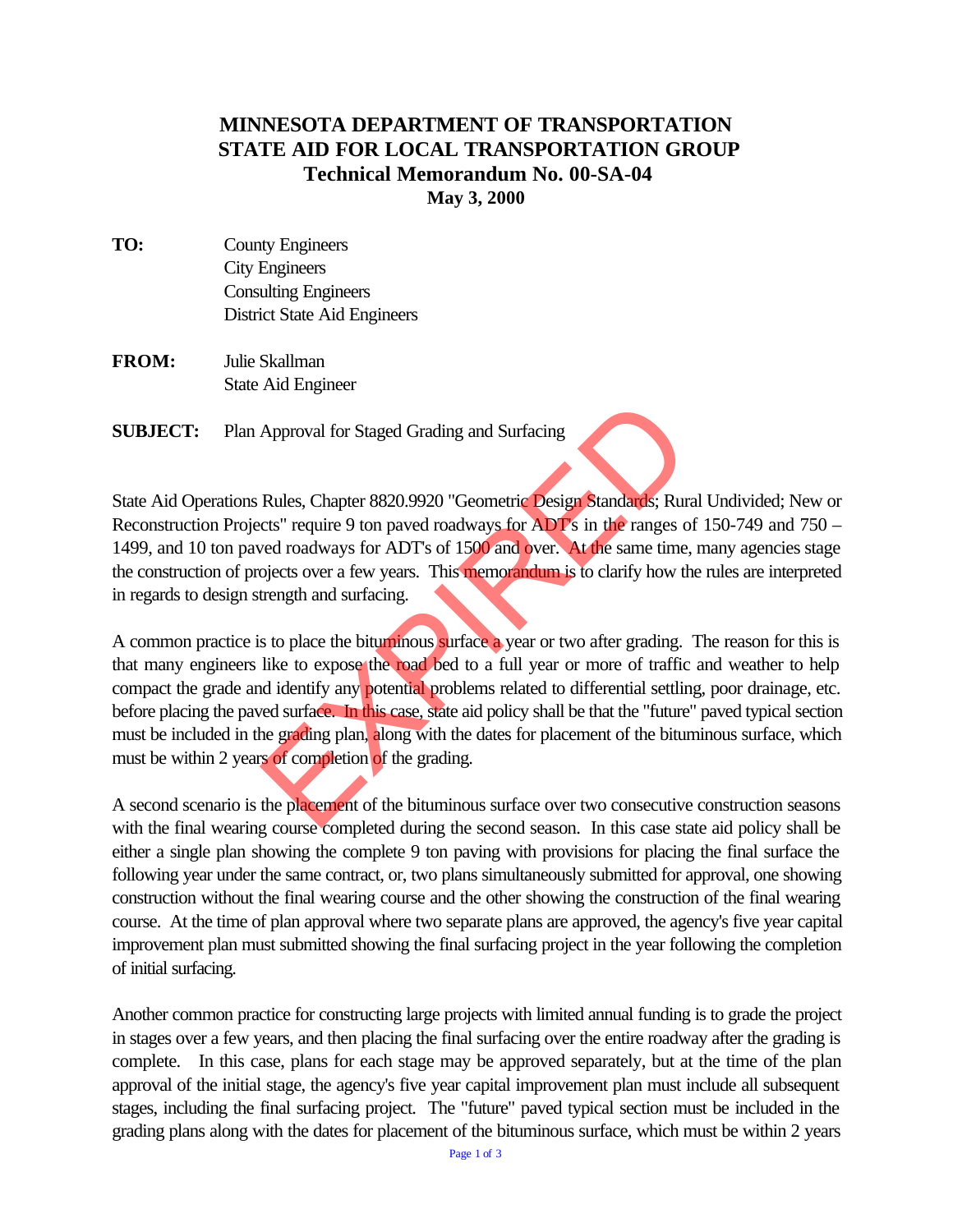of completion of the grading of the final stage.

For CSAH and MSAS bridge projects, the surfacing and structural design strength requirements **do apply,** even if the rest of the roadway is not paved or does not meet structural strength requirements. An administrative variance will be processed to exclude non-state aid system bridge projects from the surfacing and structural design strength requirements.

During the next rule-making process, this issue will be discussed again. This memorandum will remain in effect until such time as the rules are revised, or until appropriate language is included in the State Aid Manual.

If you have any questions concerning this matter, please contact Paul Stine at 651-296-9973.